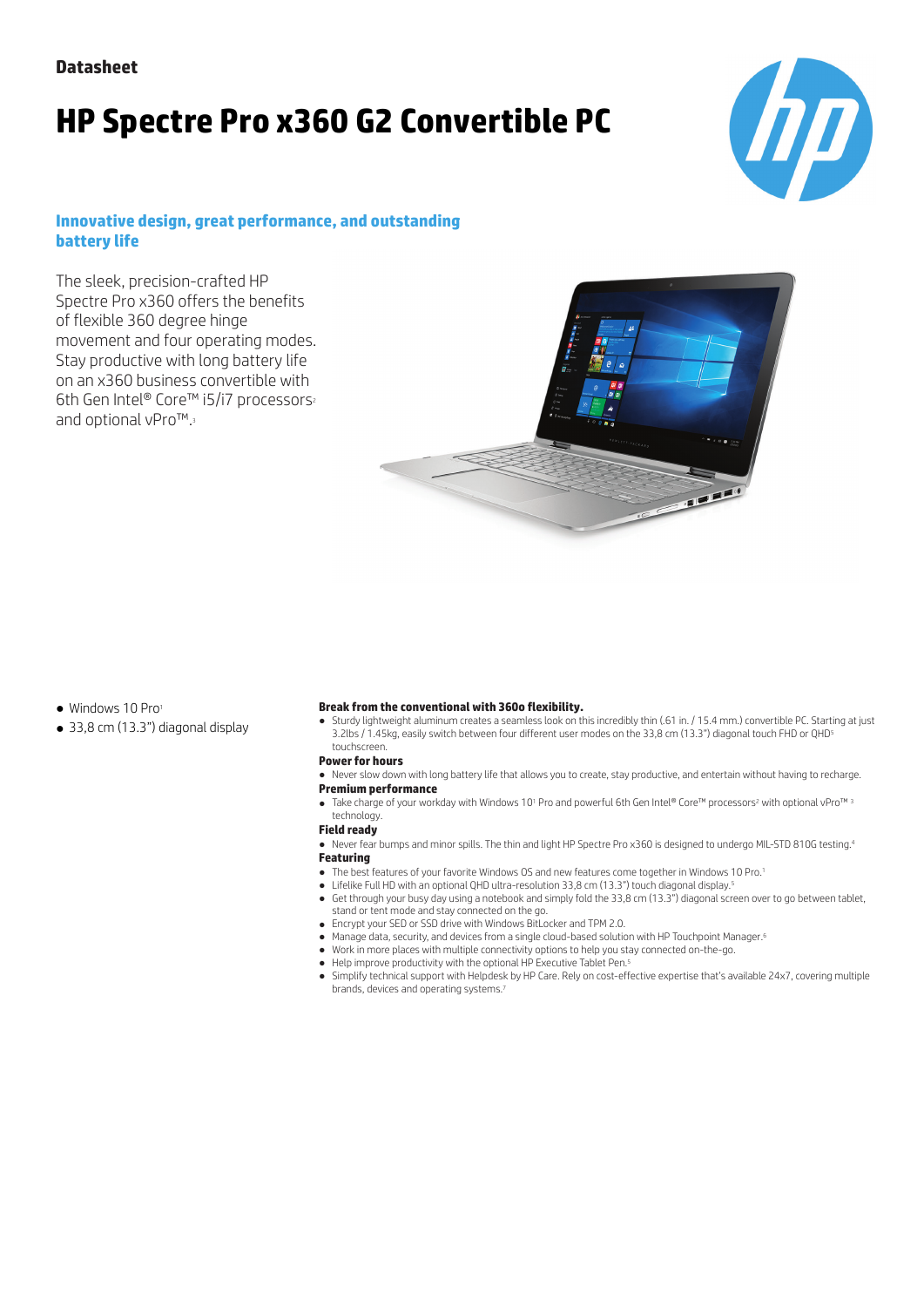# **HP Spectre Pro x360 G2 Convertible PC Specifications Table**







| <b>Available Operating System</b>   | Windows 10 Pro 641                                                                                                                                                                                                                                                                                                                                                                                       |
|-------------------------------------|----------------------------------------------------------------------------------------------------------------------------------------------------------------------------------------------------------------------------------------------------------------------------------------------------------------------------------------------------------------------------------------------------------|
| Processor Family <sup>2</sup>       | Intel® Core™ i7 processor; Intel® Core™ i5 processor                                                                                                                                                                                                                                                                                                                                                     |
| Available Processors <sup>2,3</sup> | Intel® Core™ i7-6600U with Intel HD Graphics 520 (2.6 GHz, up to 3.4 GHz with Intel Turbo Boost Technology, 4 MB cache, 2 cores); Intel® Core™ i5-6300U with Intel HD Graphics<br>520 (2.4 GHz, up to 3 GHz with Intel Turbo Boost Technology, 3 MB cache, 2 cores); Intel® Core™ i5-6200U with Intel HD Graphics 520 (2.3 GHz, up to 2.8 GHz with Intel Turbo Boost<br>Technology, 3 MB cache, 2 cores) |
| Chipset                             | Chipset is integrated with processor <sup>2</sup>                                                                                                                                                                                                                                                                                                                                                        |
| <b>Maximum Memory</b>               | Up to 8 GB LPDDR3-1600 SDRAM<br>Standard memory note: Transfer rates up to 1600 MT/s. Memory soldered down. Internal component upgrades to memory are not available after factory configuration.                                                                                                                                                                                                         |
| <b>Internal Storage</b>             | 128 GB up to 512 GB M.2 SATA TLC SSD <sup>4</sup><br>up to 180 GB M.2 SATA MLC SSD <sup>4</sup><br>up to 256 GB M.2 SATA MLC SE SSD <sup>4</sup>                                                                                                                                                                                                                                                         |
| <b>Display</b>                      | 33,8 cm (13.3") diagonal FHD UWVA eDP 1.2 WLED BrightView touch screen (1920 x 1080); 33,8 cm (13.3") diagonal QHD UWVA eDP 1.3 + PSR WLED BrightView touch screen<br>$(2560 \times 1440)^9$                                                                                                                                                                                                             |
| <b>Available Graphics</b>           | Integrated: Intel® HD Graphics 520                                                                                                                                                                                                                                                                                                                                                                       |
| Audio                               | HD Audio by Bang & Olufsen; Dual speakers; Dual array digital microphones with beam forming, echo cancellation and noise supression support; Supports Voice Recognition with<br>Windows 10                                                                                                                                                                                                               |
| <b>Wireless Technologies</b>        | Intel® 802.11a/b/g/n/ac (2x2) and Bluetooth® 4.0 Combo; Intel® 802.11a/b/g/n (2x2) and Bluetooth® 4.0 Combo <sup>5,6,7,8</sup><br>(Support for Miracast. Support for Intel® Pro Wireless Display (WiDi Pro).)                                                                                                                                                                                            |
| <b>Expansion Slots</b>              | 1 multi-format digital media reader<br>(supports SD, SDHC, SDXC)                                                                                                                                                                                                                                                                                                                                         |
| <b>Ports and Connectors</b>         | 3 USB 3.0; 1 mini DisplayPort 1.2; 1 HDMI; 1 headphone/microphone combo; 1 AC power                                                                                                                                                                                                                                                                                                                      |
| <b>Input Device</b>                 | Full-sized island-style, backlit keyboard<br>Touchpad with multi-touch gestures enabled. Taps enabled as default                                                                                                                                                                                                                                                                                         |
| Webcam                              | HP TrueVision Full HD WVA Webcam (front-facing) <sup>9</sup>                                                                                                                                                                                                                                                                                                                                             |
| Available Software                  | Buy Office; Microsoft Bitlocker; Absolute Data Protect; Foxit PhantomPDF Express for HP; CyberLink Power DVD; Power Media Player 12; Intel® WiDi Software; Adobe® Shockwave<br>Player; CyberLink YouCam; HP Touchpoint Manager; HP Wireless Hotspot; HP ePrint <sup>10,11,12,13,14</sup>                                                                                                                 |
| <b>Security Management</b>          | Intel® Anti-Theft ready support; MS BitLocker; TPM 2.0                                                                                                                                                                                                                                                                                                                                                   |
| <b>Power</b>                        | 45 W Smart AC adapter<br>HP Long Life 3-cell, 56 WHr Li-ion                                                                                                                                                                                                                                                                                                                                              |
| <b>Dimensions</b>                   | 32.5 x 21.8 x 1.54 cm                                                                                                                                                                                                                                                                                                                                                                                    |
| Weight                              | Starting at 1.48 kg<br>(Weight will vary by configuration.)                                                                                                                                                                                                                                                                                                                                              |
| <b>Energy Efficiency Compliance</b> | ENERGY STAR® certified configurations available                                                                                                                                                                                                                                                                                                                                                          |
| Warranty                            | 1-year limited warranty (optional Care Packs available, sold separately), 1-year limited warranty on HP Long Life Battery (available only with the 1-year limited platform warranty)                                                                                                                                                                                                                     |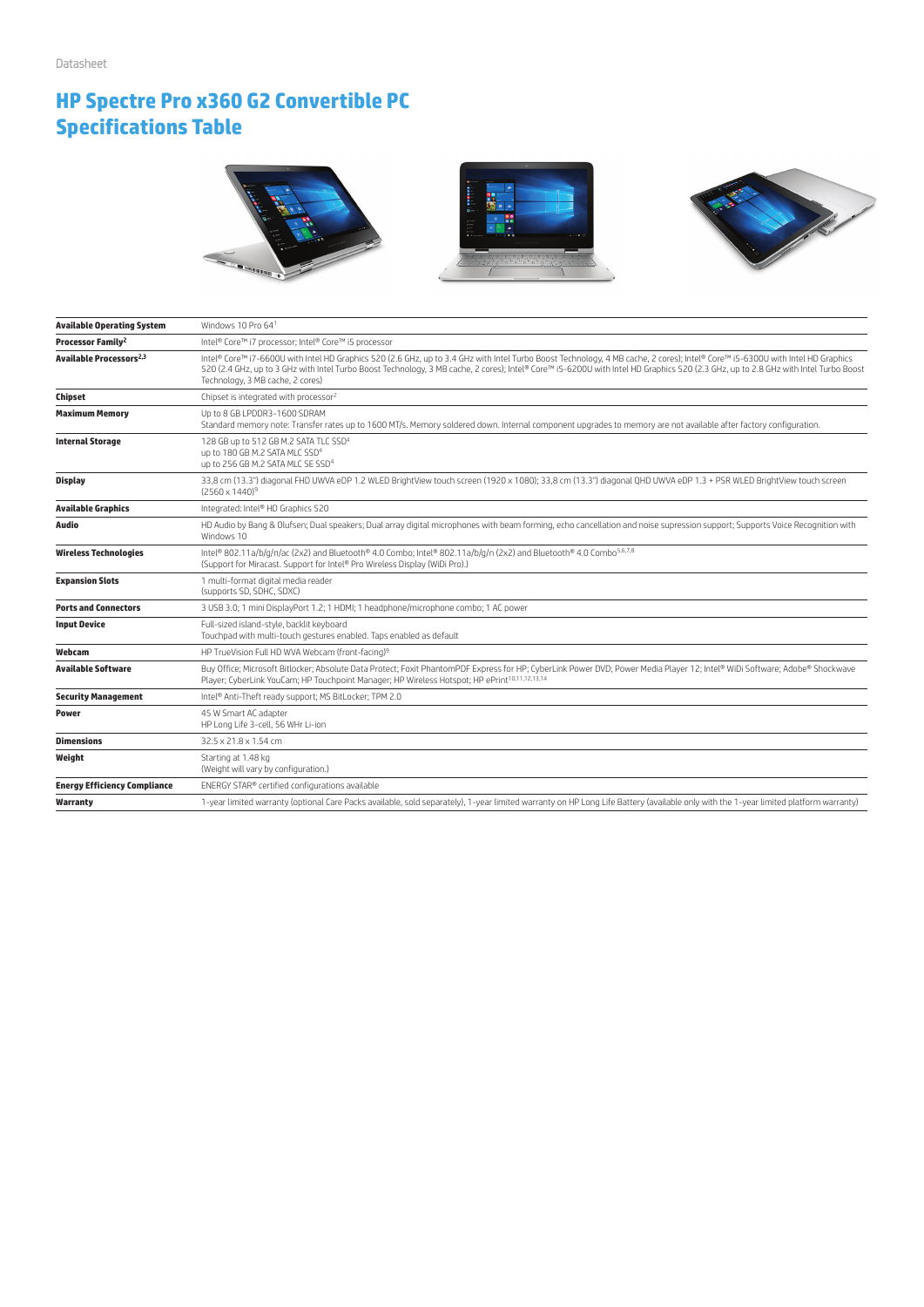# **HP Spectre Pro x360 G2 Convertible PC**

Accessories and services (not included)

HP 3 year Next business day Onsite Notebook Only Hardware Service



When hardware issues come up, the sooner you can get running again, the better. Have expertise at the ready with HP Hardware Next Business Day Onsite Service, and vastly improve your product uptime. With high-quality remote assistance or convenient onsite support available 24x7, help is there when you need it—so you can get back to work. **Product number: HL510E**